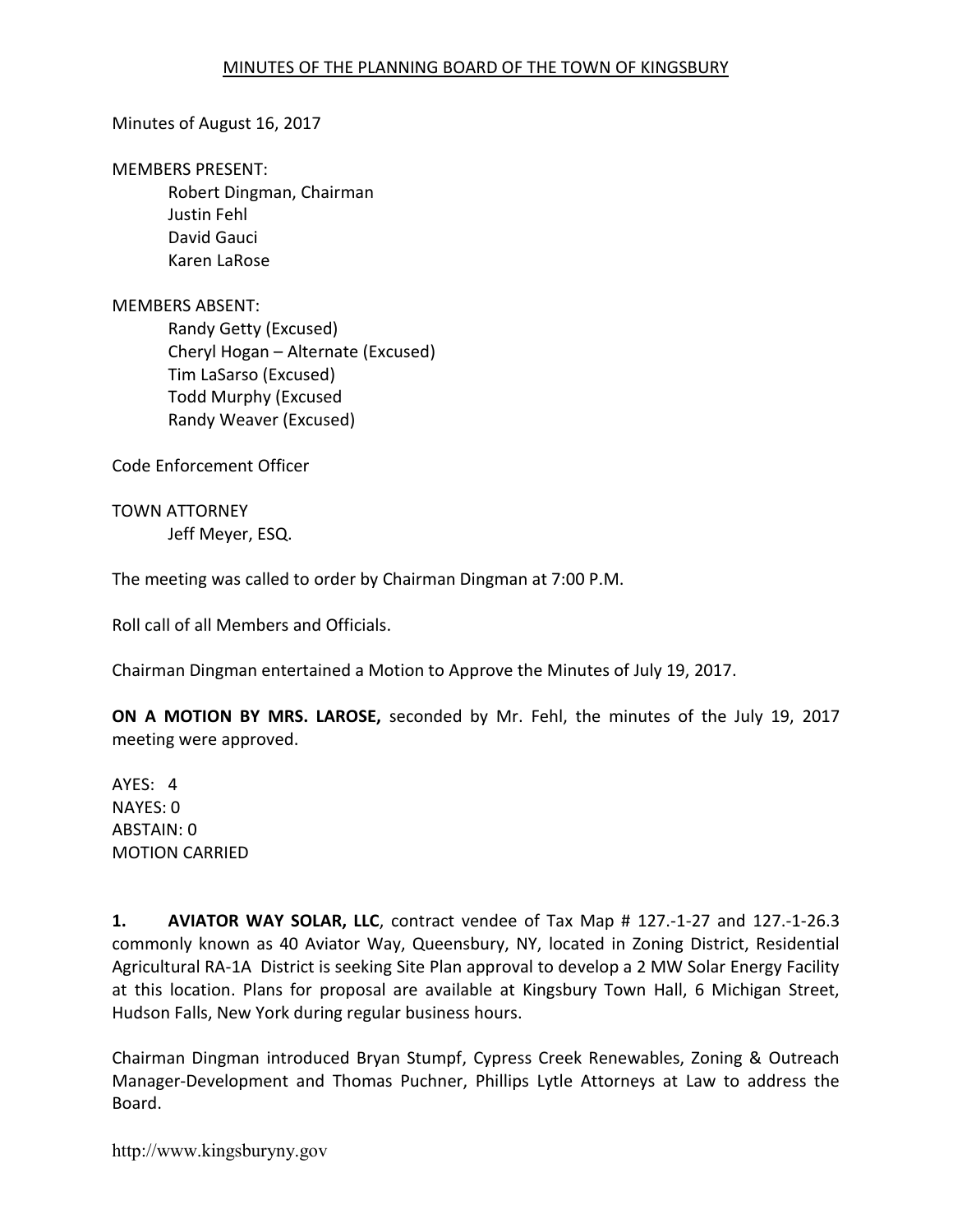## MINUTES OF THE PLANNING BOARD OF THE TOWN OF KINGSBURY

Planning Board Meeting August 16, 2017 Page 2 of 4

Mr. Stumpf stated he was at the July 19, 2017 meeting. There are potentially no changes to the site plan. There were questions last month regarding the crossing of the wetlands. They have filed a permit with DEC, and are hoping to get a condition of approval pending on the DEC permit.

Tom Puchner, attorney for this project explained in terms of SEQRA to have a conditional approval so that Cypress Creek Renewables could move forward with this project. Mr. Puchner stated they wanted to make the Planning Board aware the DEC permit has been submitted.

Mr. Stumpf stated at the last meeting they felt things were going along very well and wanted to continue it at this meeting and hopefully have an approval at the September meeting.

Mr. Stumpf stated this location is 2 lots with a total of 56.5 acres area of disturbance will be 29 acres and the actual Solar Arrays will be 7.5 acres of disturbance.

Mr. Stumpf stated after talking with Bryan King, Fire Chief they have revised the emergency plan with concerns he had.

Chairman Dingman questioned if the issue with the lock box had been settled.

Mr. Stumpf stated the fire company will have keys to the lock boxes as well as access to the main power switch. Mr. Stumpf gave a copy of the revised emergency plan to Bryan King Fire Chief and John Aiken, Kingsbury Volunteer Hose Company.

There will be preconstruction training and operation training for the fire company. Mr. Stumpf will be meeting with the fire company personally to answer any questions or concerns they may have.

Mr. Stumpf stated they are working on the stormwater management as well.

Chairman Dingman questioned the merging of the two lots to meet set back requirements.

Mr. Stumpf stated they are working on that as well.

Chairman Dingman opened the Public Hearing.

Dan Colomb, 726 County Line Road spoke with concern of the wetlands.

Chairman Dingman stated the Public Hearing on this project will remain opened.

http://www.kingsburyny.gov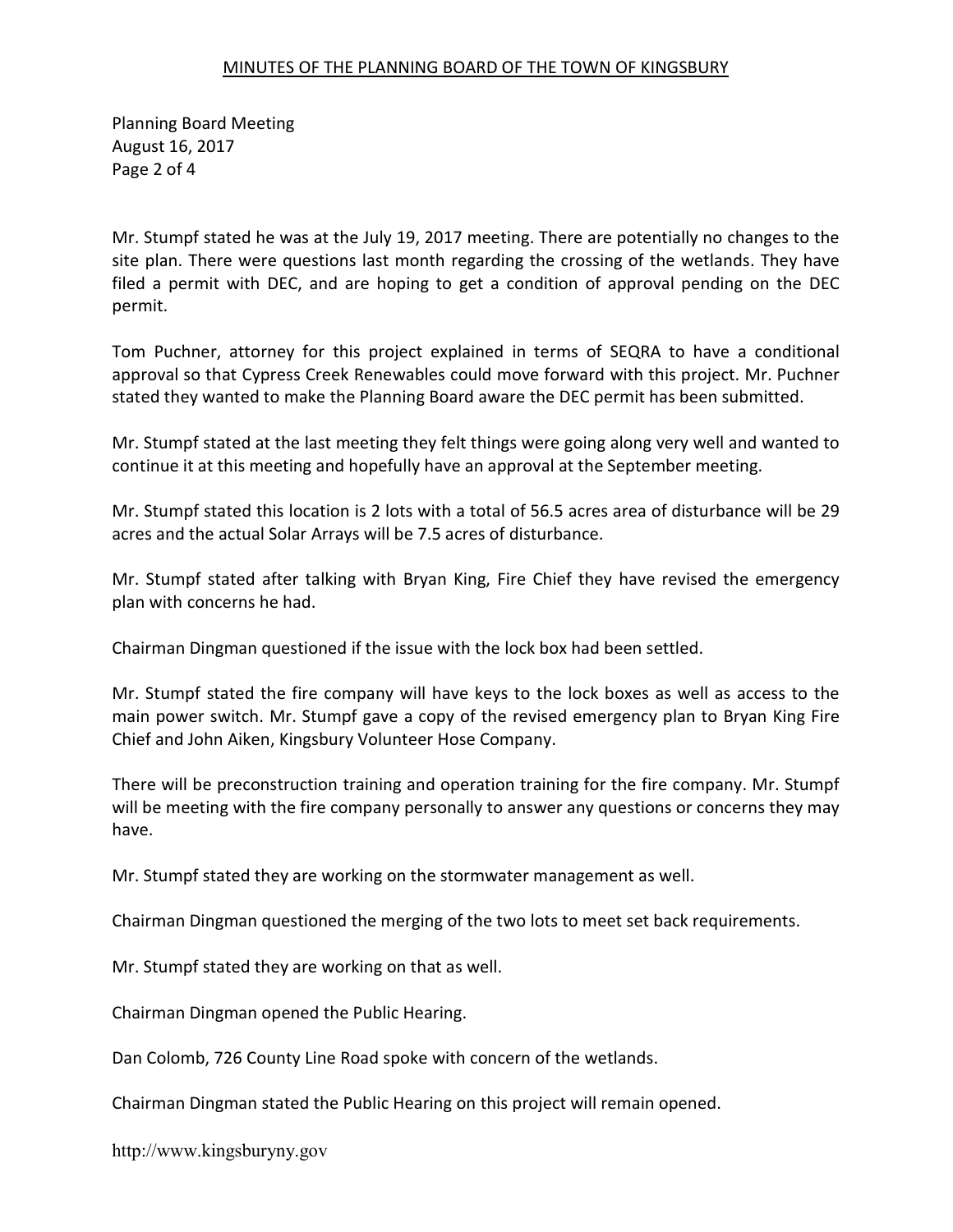# MINUTES OF THE PLANNING BOARD OF THE TOWN OF KINGSBURY

Planning Board Meeting August 16, 2017 Page 3 of 4

2. PRELIMINARY - R2M Holdings LLC, Tax Map # 146.13-2-15, commonly known as 36 Dean Road, Hudson Falls, Town of Kingsbury, located in Zoning District, Low Density Residential / LDR-25 is seeking Site Plan approval to increase the number of dwelling units on the property from 5 to 17. An LDR-25 District allows one dwelling unit for every 25,000 square feet. Plans for proposal are available at Kingsbury Town Hall, 6 Michigan Street, Hudson Falls, New York during regular business hours.

Chairman Dingman introduced Ethan Hall, Principal with Rucinski-Hall Architecture who will be representing Robert Springer, R2M Holdings, LLC to address the Board.

Mr. Hall stated they are here tonight to propose Phase II of Kings Way Town Houses at 36 Dean Road, with Phase I being nearly complete. The sewer line is being installed to the site and Phase II will be included in the proposed construction of 6 additional duplex townhouses.

When Mr. Springer started with Phase I there wasn't any access to sewer. He had proposed 5 units with onsite septic originally. Once this project was started Mr. Springer had discussions with Bill Nikas who owns The Quarry Project LLC. The major pumping station is located on this property and is designed to carry all of the development. They have had several meetings with Washington County Sewer District and Mr. Nikas discussing the volume and how it is underutilized. The Quarry LLC has not been fully developed and therefor the pump station is underutilized.

Mr. Springer and Mr. Nikas have worked out an agreement where Mr. Springer will be able to utilize some of the capacity until the rest of The Quarry LLC can be developed.

They are proposing to build 6 duplex that are smaller in size than the first two they built. They will still be 2 story but they will be building over the top of the garage. The townhouses will all be 3 bedroom apartments. Mr. Hall stated they will be maintaining 50 feet between the last building that is there and the first new one and then 50 feet in between each of the new buildings. On the backside there will be 31 feet between each of the buildings. They intend to continue to utilize the same stormwater management as they used for the first two buildings.

Chairman Dingman questioned the setbacks for this project.

Mr. Hall stated all setbacks requirements are met. They have no problem with the setbacks; the problem is with the density. They do not meet the density requirements and will be going to the Zoning Board of Appeals on Thursday, August 24, 2017.